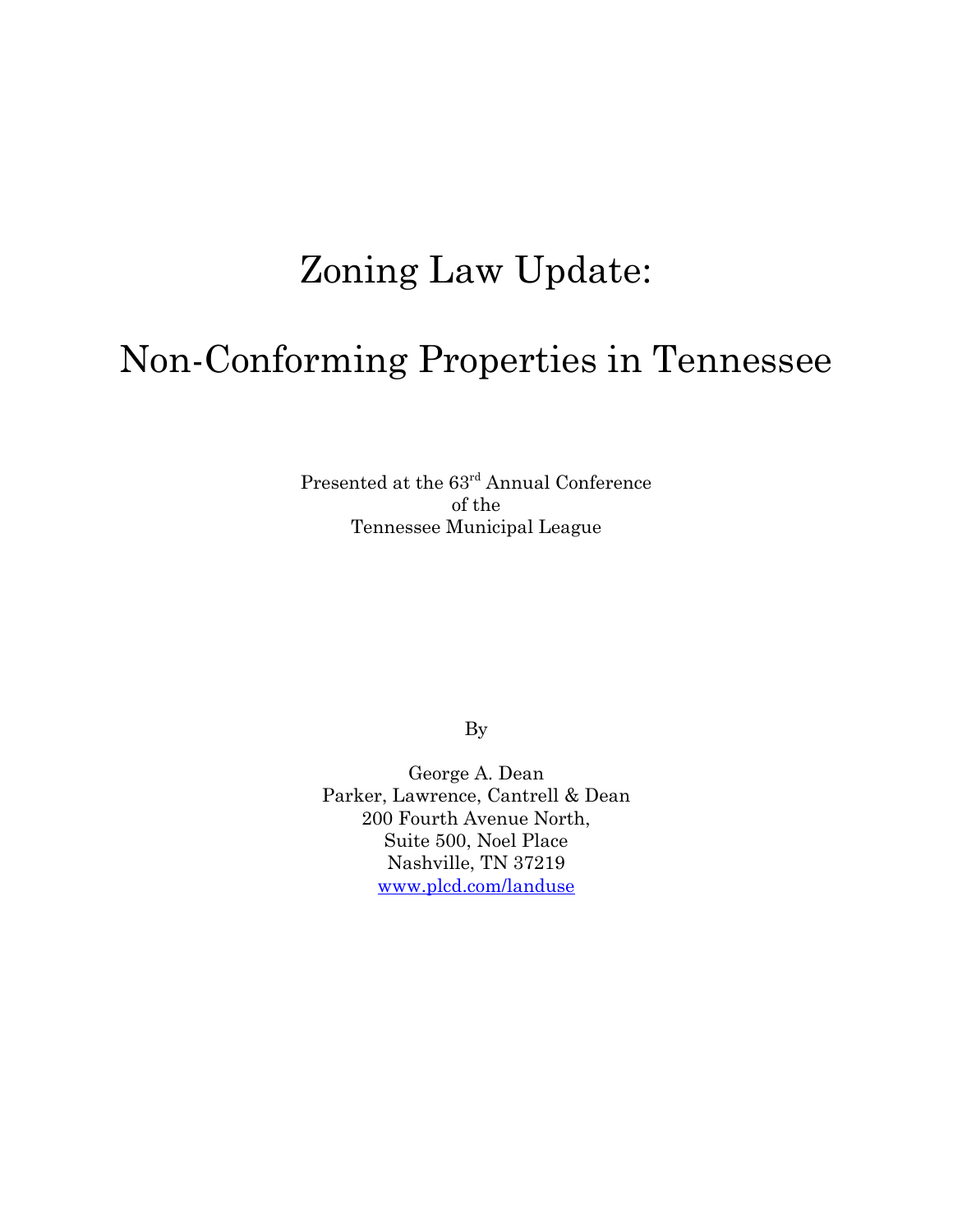Zoning Law Update: Non-Conforming Properties in Tennessee

by

## George A. Dean

## 1. Introduction

- a. Definition
	- i. A person's lawful use of property existing before the enactment of a zoning ordinance is commonly referred to as a "nonconforming use." 1 Kenneth H. Young, Anderson's American Law of Zoning §§ 6.01 (4th ed. 1995) ("American Law of Zoning"). A nonconforming use is considered "grandfathered" when the use is specifically exempted from the ordinance's application on grounds that the property was being used that way when the ordinance took effect. Town of Orono v. LaPointe, 698 A.2d 1059, 1062 (Me.1997) and Bryan A. Garner, A Dictionary of Modern Legal Usage 390 (2nd ed.1995).

Cited in Lafferty v. City of Winchester 46 S.W.3d 752, \*754 (Tenn.Ct.App. 2000)

- ii. Note that the use must have been lawful before the adoption of the ordinance which renders it non-conforming in order for the property to be protected (usually).
	- (1) For example, the Knoxville Zoning Ordinance provides:

nothing herein shall be construed to authorize the continuation of any illegal or non-conforming use which was illegal prior to the adoption of this ordinance.

Article 6, Non-Conforming Buildings, Structures and Uses of Land

(2) Rives v. City of Clarksville, 618 SW 2d 502 (Tenn. Ct. App. April 23, 1981) is a good example; the property owner claimed his property was non-conforming, but the court ruled that it had been amortized and rendered illegal.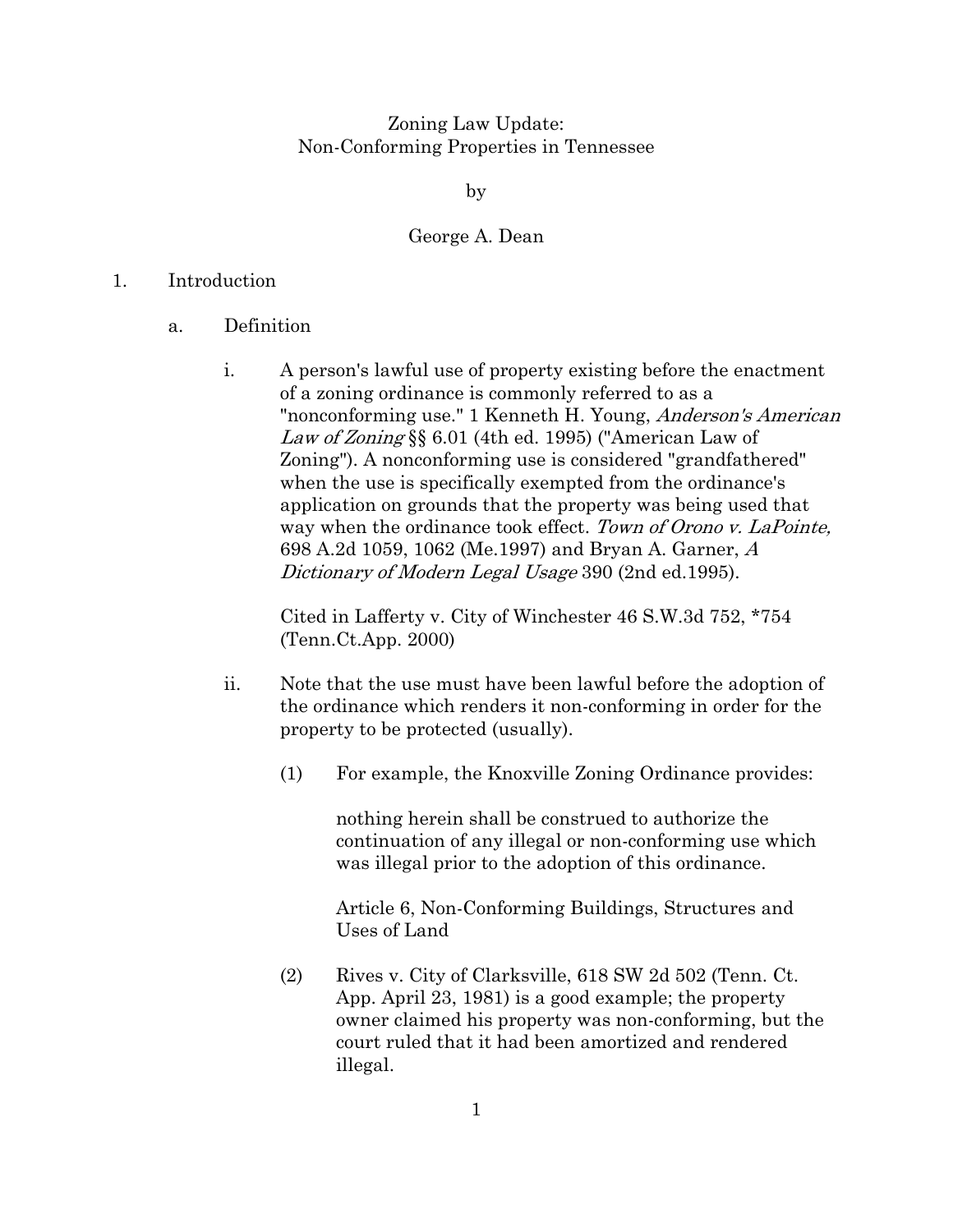iii. Knoxville City Zoning Ordinance defines "non-conforming" to mean:

A structure, building or use which was lawful prior to the adoption, revision or amendment of the zoning ordinance, but which fails by reason of such adoption, revision or amendment to conform to the present requirements of the zoning district.

Article 2, Definitions.

- iv. But a property may not only be non-conforming as to use, but also as to bulk regulations (setbacks, FAR, lot size and so on).
	- (1) In some communities this is known as a non-complying structure.
- b. Policy:
	- i. NCFPs are not consistent with the overall plan that the local government may have for the development of the area in which it is located. As a result, the objective usually is to eliminate the NCFP as soon as possibly.
	- ii. However, the original draftors of the landmark zoning legislation believed that to prohibit the continued use of NCFPs would be unconstitutional (and given that Euclid was decided by only one vote, they were probably right).
	- iii. So, a policy of prohibiting expansion, or any significant change was employed to encourage property owners to move to a conforming zoning district.
- c. Example
	- i. The proverbial gasoline station in the residential neighborhood: it stays but can't expand.
- d. No mention of NCFP in TMZES
	- i. The draftor of the legislation (Alfred Bettman) believed it better not to even address this issue.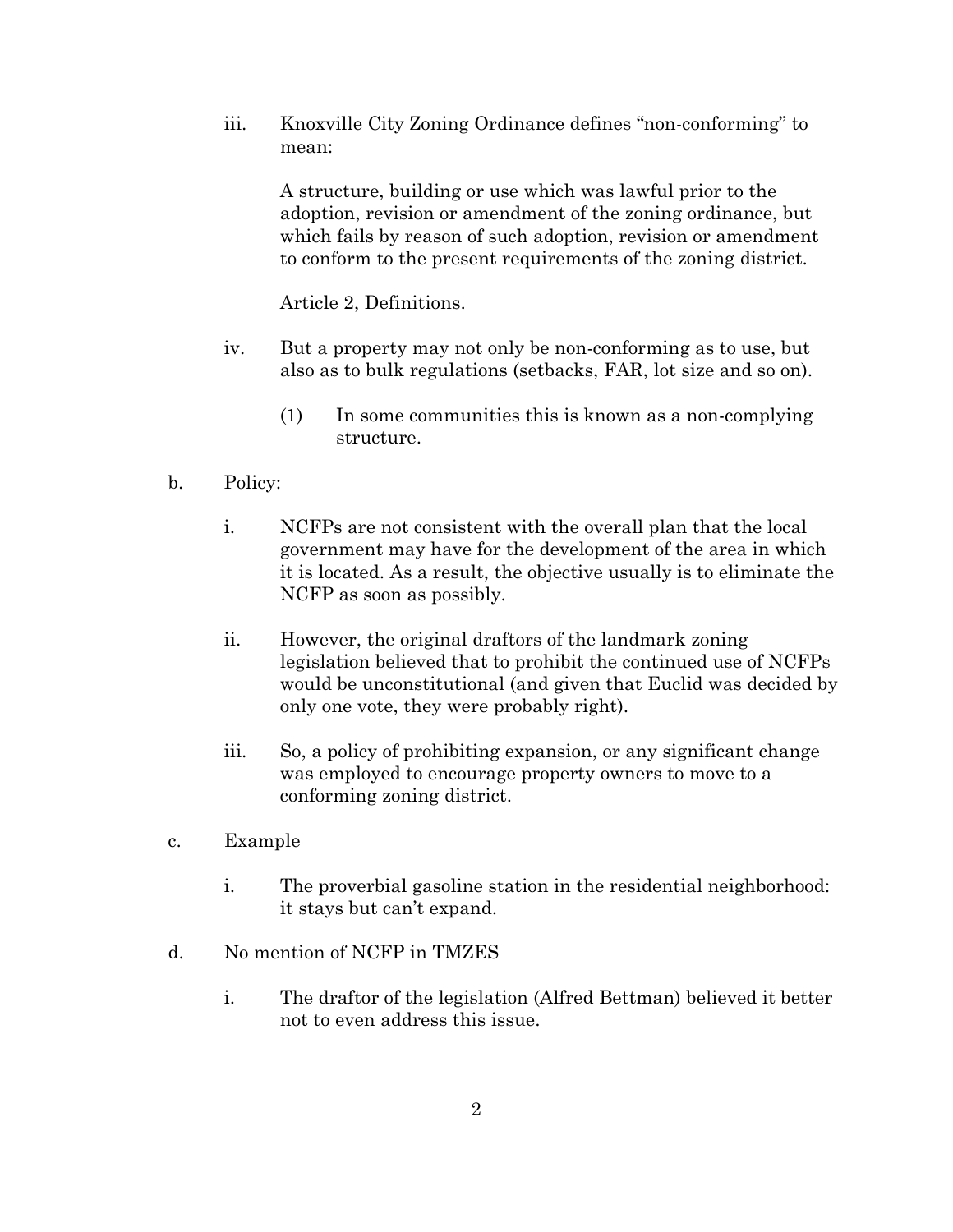- e. Local Counsel
	- i. Always discuss with your local attorney!! Small changes in the fact patterns can have a significant impact on the outcome of the case.
- 2. General Rules regarding Non-Conforming Properties
	- a. Usually expansion is not permitted except in special circumstances
		- i. For example, the Knoxville Zoning Ordinance provides:

The Board of Zoning Appeals may, in appropriate cases and after public notice and hearing, permit the extension of an existing building and the existing use thereof upon the lot occupied by such building or permit the erection of an additional building. The addition or extensions shall be subject to the following requirements:

 a. Yard requirements shall not be permitted which are less than those required for the district in which the non-conforming use is located.

 b. Percentage of lot covered by building shall not be greater than the maximum stated for the district.

 c. The architectural style of any new building or additions permitted under this section shall be similar to that which exists in the area.

 d. Off-street parking shall be provided and shall be screened from adjacent property by landscaping or a solid screening fence or wall not less than five or more than six feet in height.

e. Landscaping may be required where the Board deems it necessary.

 f. Signs used in conjunction with the non-conforming use shall be governed by the regulations of the district in which it is located.

 g. These requirements shall be binding on the property regardless of succession of ownership unless the use is changed to one generally permitted in the district or the zoning is changed to make the use conforming. Performance bonds or other sureties acceptable to the city may be required where appropriate to the circumstances of the case.

 h. Applications shall be accompanied by site and building plans, and photographs of present conditions of the property and surrounding property.

Article 6, Section A.

b. Usually can't rebuild the property if significantly damaged or destroyed

A building which by reason of the passage of this ordinance has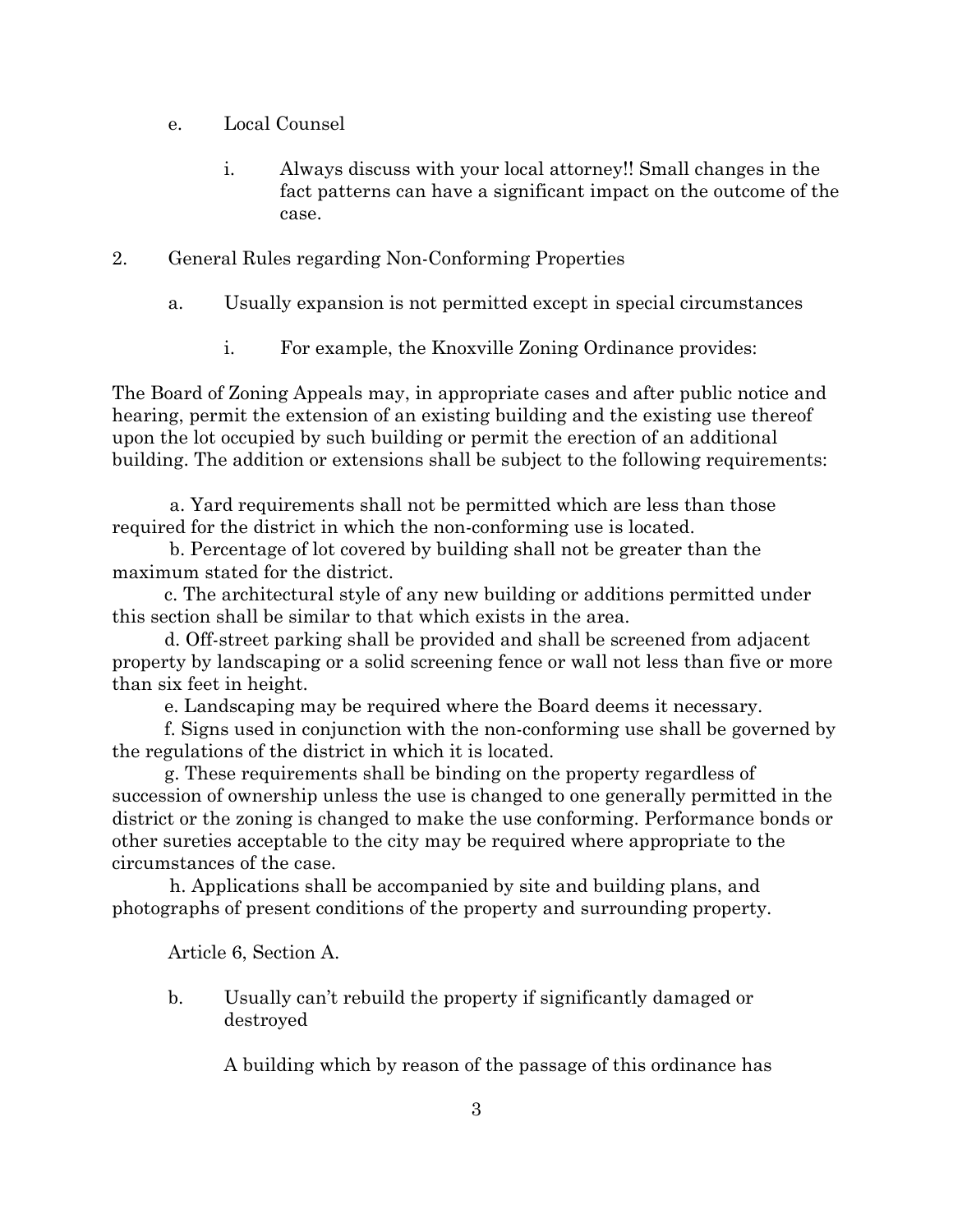become non-conforming, which has been damaged by fire, explosion, act of God or the public enemy to the extent of more than fifty percent of its value at the time of damage shall not be restored except in conformity with the regulations of the district in which it is located.

When damaged by less than fifty percent of its value, a non-conforming building may be repaired or reconstructed, and used as before the time of damage, **provided such repairs or reconstruction are completed within one year of the date of such damage.** 

Article 6, Section F.

- i. Questions
	- (1) Can the city cut-off re-construction of a non-conforming building (at 50%) where the owner wishes to rebuild? Why?
		- (a) Is there some common sense basis for that?
	- (2) Can the city put a time limit on the repairs authorized under the  $2^{nd}$  paragraph?
- c. Usually can't convert to another use (unless it is conforming)
	- i. Sometimes the zoning board can give permission
- d. May be amortized
- 3. Tennessee Non-Conforming Property Act, TENN. CODE ANN. § 13-7-208
	- a. Text of the Act

Subsection (b) of the statute allows the NCFP to continue.

(b) In the event that a zoning change occurs in any land area where such land area was not previously covered by any zoning restrictions of any governmental agency of this state or its political subdivisions, or where such land area is covered by zoning restrictions of a governmental agency of this state or its political subdivisions, and such zoning restrictions differ from zoning restrictions imposed after the zoning change, **then any industrial, commercial or business establishment in operation, permitted to operate under zoning regulations or exceptions thereto prior to the zoning change shall be allowed to**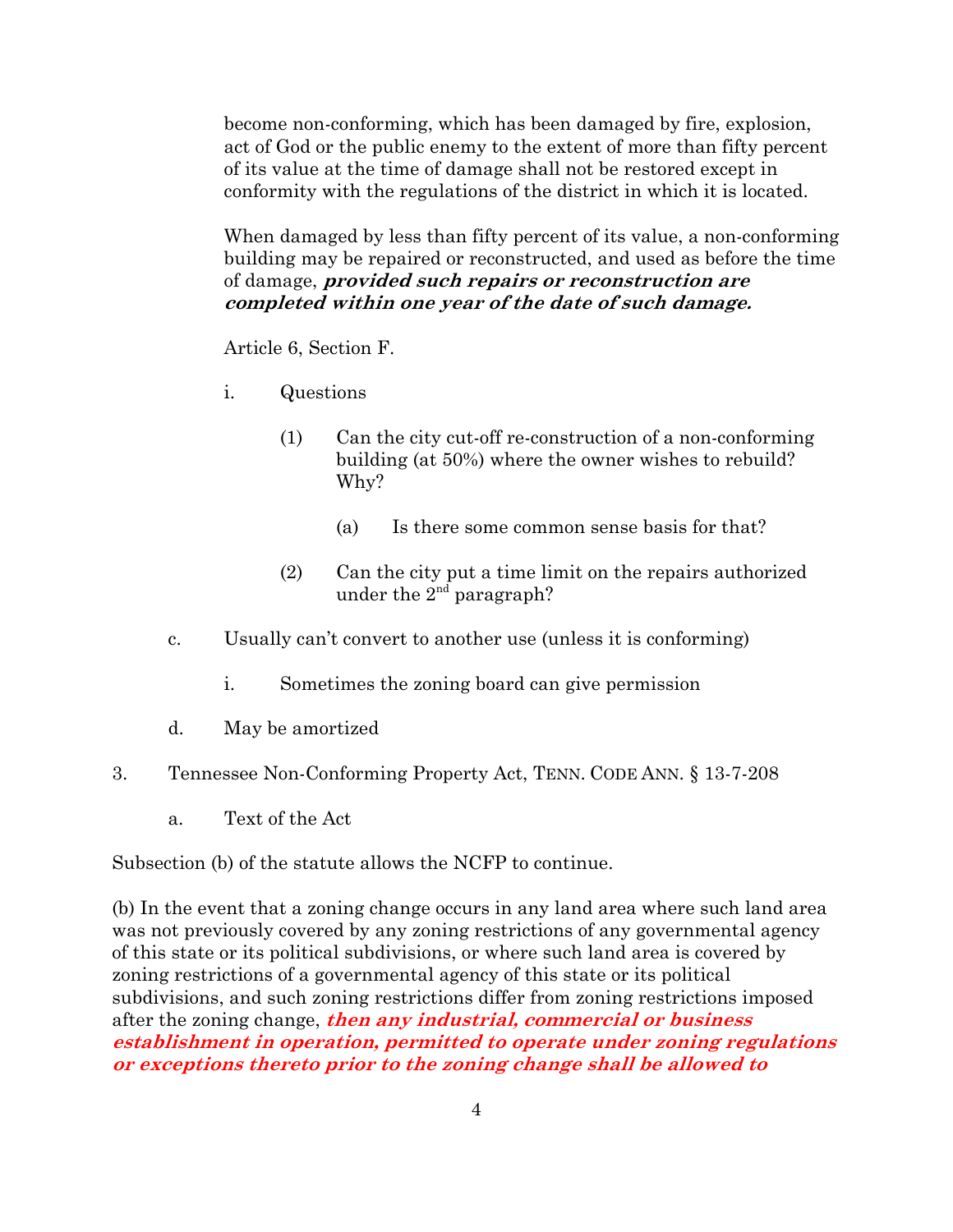**continue in operation** and be permitted; provided, that no change in the use of the land is undertaken by such industry or business.

Subsection (c) allows the NCFP expand:

(c) Industrial, commercial or other business establishments in operation and permitted to operate under zoning regulations or exceptions thereto in effect immediately preceding a change in zoning **shall be allowed to expand operations** and construct additional facilities which involve an actual continuance and expansion of the activities of the industry or business which were permitted and being conducted prior to the change in zoning; provided, that there is a reasonable amount of space for such expansion on the property owned by such industry or business situated within the area which is affected by the change in zoning, so as to avoid nuisances to adjoining landowners. No building permit or like permission for construction or landscaping shall be denied to an industry or business seeking to expand and continue activities conducted by that industry or business which were permitted prior to the change in zoning; provided, that there is a reasonable amount of space for such expansion on the property owned by such industry or business situated within the area which is affected by the change in zoning, so as to avoid nuisances to adjoining landowners.

(d) Industrial, commercial, or other business establishments in operation and permitted to operate under zoning regulations or exceptions thereto immediately preceding a change in zoning **shall be allowed to destroy present facilities and reconstruct new facilities necessary to the conduct of such industry or business subsequent to the zoning change**; provided, that no destruction and rebuilding shall occur which shall act to change the use classification of the land as classified under any zoning regulations or exceptions thereto in effect immediately prior to or subsequent to a change in the zoning of the land area on which such industry or business is located. No building permit or like permission for demolition, construction or landscaping shall be denied to an industry or business seeking to destroy and reconstruct facilities necessary to the continued conduct of the activities of that industry or business, where such conduct was permitted prior to a change in zoning; provided, that there is a reasonable amount of space for such expansion on the property owned by such industry or business situated within the area which is affected by the change in zoning, so as to avoid nuisances to adjoining landowners.

- b. Applicable to which local governments?
	- i. Municipal TENN. CODE ANN. § 13-7-208 is in the municipal enabling zoning statutes, so it must apply to municipalities.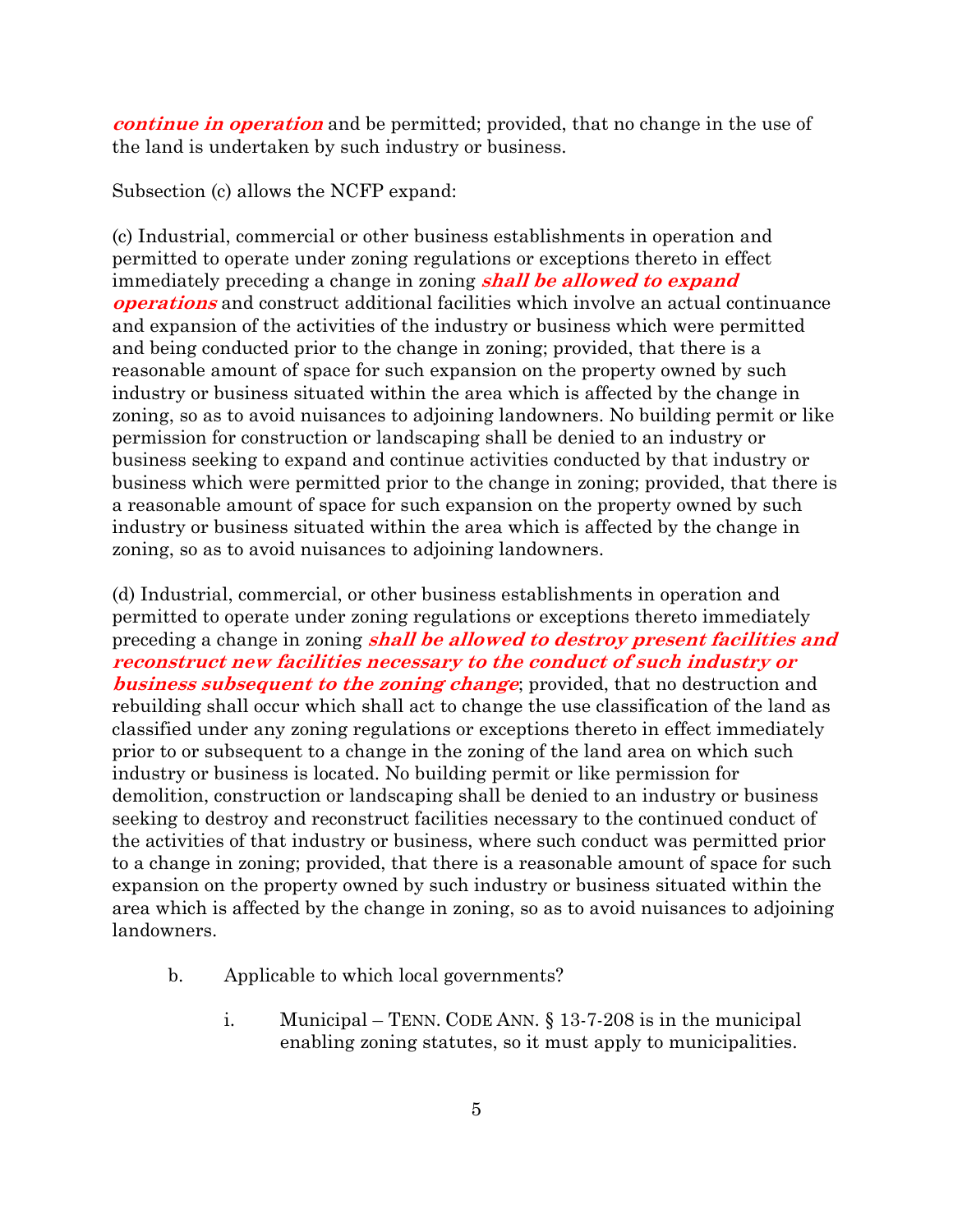- ii. County Chadwell v. Knox County, 980 SW 2d 378 (Tenn. Ct. App., March 25, 1998)(applies to counties)
	- (1) "As can be seen, the above section [(b)] applies not only to municipalities but to any governmental agency of the state or its political subdivisions. Clearly a county is a political subdivision of the state of Tennessee and falls within the contemplation of the legislation."
- iii. County Fields v. White, 1989 WL 5456 (Tenn. Ct. App., January 27, 1989)(not applicable to counties)
- iv. At this time, it may be too late to argue against application to county governments (but if I were arguing for the county, I would still try, especially if the case arose in Middle Tennessee).
- c. What is an industrial, commercial or business establishment?
	- i. Clouse v. Cook, 1988 WL 34834 (Tenn. S. Ct. April 18, 1988)
		- (1) Owners of a 70 unit mobile home park sought to remove several homes and replace them with new ones, but the local zoning board would not approve the substitution.
		- (2) Owners argued that the mobile home park was a business, commercial in nature and that as a result, the TNCPA expressly permitted the construction on new units.
		- (3) The city took the position that the use was residential, and the TNCPA did not therefore apply.
		- (4) Both the trial court and the Court of Appeals upheld the city position (although Judge Cantrell dissented in the Court of Appeals).
		- (5) The Supreme Court reversed, agreeing with Judge Cantrell:

"No rational person would have referred to the units that plaintiffs demolished as "single family residences," or "residences" of any character. This record is silent with respect to the number of units that are occupied by transients, or longer term tenants, but the units in the Battlefield Trailer Court were referred to by the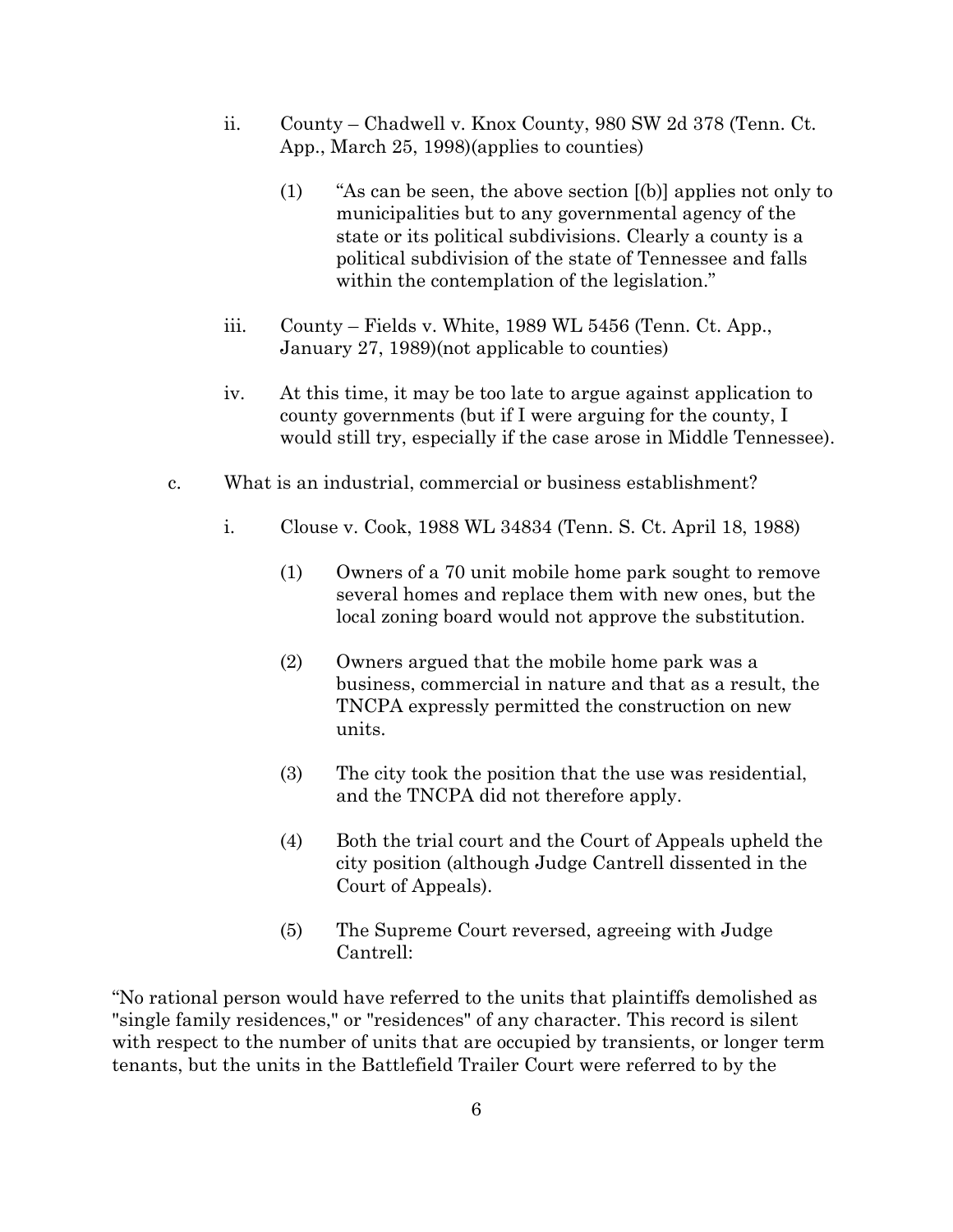building inspector, and others, as "mobile homes" and in the majority opinion of the Court of Appeals as "mobile homes or house trailers." The very nature of a trailer court or trailer park containing house trailers and mobile homes give rise to the assumption of transient occupancy as distinguished from residential occupancy. The bottom line is that the "occupants" of the units are more realistically classified as customers of a trailer court operation than occupants of "residences." Defendants admit, and it is beyond question, that plaintiffs are engaged in a "business" in the operation of the trailer park." 1988 WL 34834, \*2.

- ii. Ragan v. Hall, 1995 WL 769269 (Tenn. Ct. App. December 29, 1995).
	- (1) Building destroyed more than 75% by fire and building permit refused.
	- (2) Owner argued that the home was rented and as a result was a business.
	- (3) The Court of Appeals disagreed:

"Neither the pertinent provisions of the Tennessee Code Annotated nor the Zoning Resolution of Jackson, Tennessee Planning Region (hereinafter "Zoning Resolution") specifically define "residential use" or "business use." Testimony of both Jev Vaughan, Chairman of the Board of Zoning Appeals and Stan Pilant, Senior Planner for the Jackson Planning Commission, indicates that property is zoned according to the particular parcel's use. Additionally, our review of both the residential use and business use classifications set forth in the Zoning Resolution indicates that residential dwellings are prohibited in all property zoned "business." Based upon the foregoing, as well as Appellant's testimony that the property is used solely as a residential rental unit, we find that it is not an exempt business establishment as contemplated by T.C.A. § 13-7-208." Ragan v. Hall, at \*2.

- (4) The Court did not even mention the Clouse case.
- (5) The owner argued also that the failure of the board to swear its witnesses was reversible, and that this was a compensable taking.
- (6) As to the oath of witnesses:

"In addition, we find no authority . . . that would require the Board to put witnesses under oath at its hearings. Moreover, this Court is not impressed with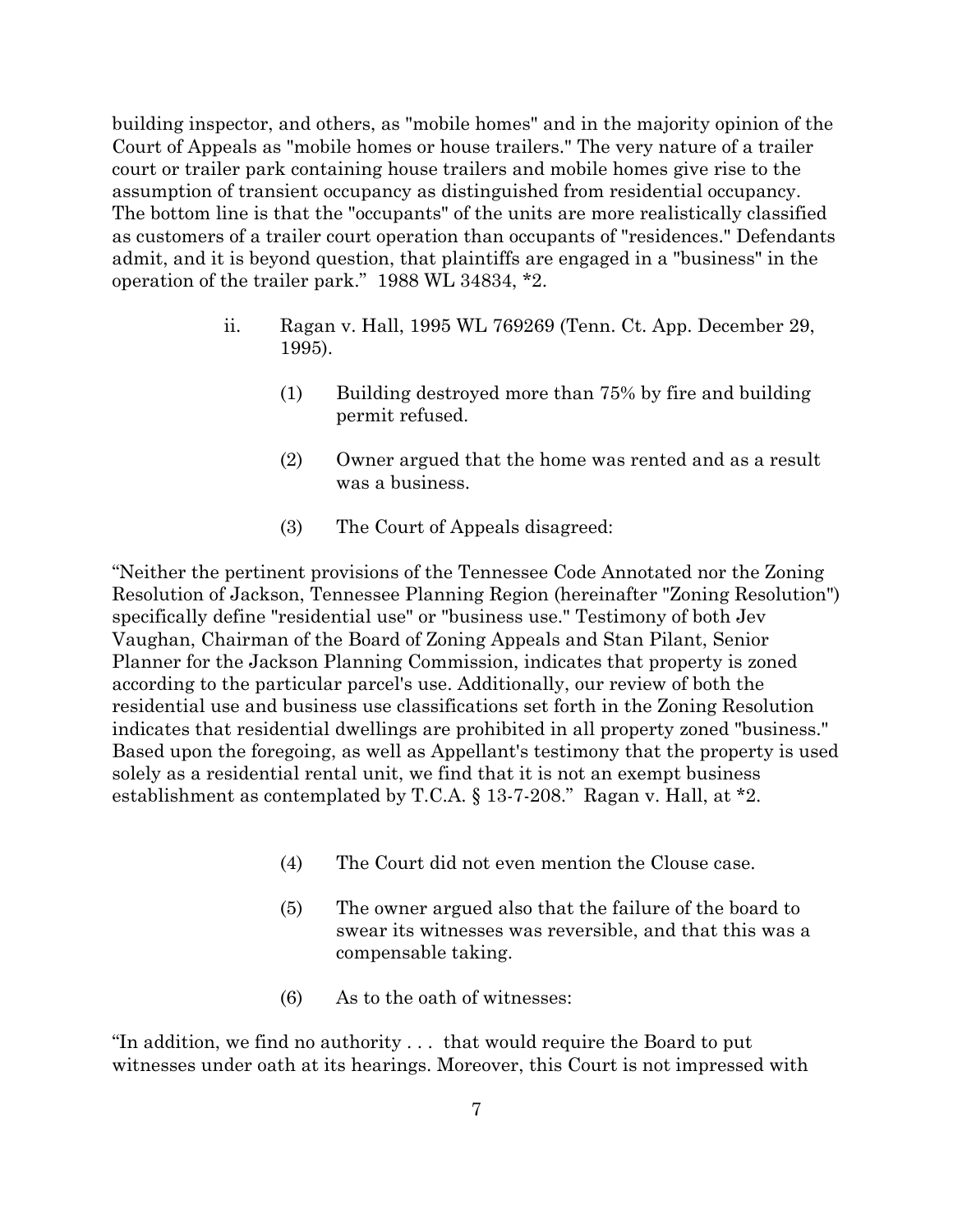Appellant's argument that he was prejudiced by the Board's failure to put witnesses, including Appellant himself, under oath, where Appellant did not earnestly object to the Board's procedure at the time of the hearing." At \*3.

- iii. No taking was found either: the property could be used for business purposes.
- iv. From my perspective, the Clouse case was wrongly decided. However, the tenancy assumed by the Supreme Court was a short one, and any rental property such as the home in Ragan which rents for long periods of time can be distinguished from the result in Clouse.
- d. Allows use to continue (principal v accessory)
	- i. National Auto/Truck Stops v. Williamson County, 2001 WL 434860 (Tenn. Ct. App. April 30, 2001) (business accessory sign)
	- ii. Creative Displays v City of Pidgeon Forge, 576 SW 2d 356 (Tenn. Ct. App. 1978) (billboard)
		- (1) Two interesting issues brought up here:
			- (a) Is a billboard (advertising off-site goods and services) a commercial or business establishment such that it is entitled to protection under the statute?
				- (i) The Court said yes, without much analysis.
				- (ii) In the later case, Outdoor West v. City of Johnson City, 39 SW 3d 131 (Tenn. Ct. App. 2000), the court addressed this issue in more detail. An amicus brief argued that the signs were not business establishments.

We have reviewed the legislative history of the grandfather statute and find nothing which supports such an existential view. The goal of the legislature was to protect established businesses from later-enacted municipal zoning which would exclude them. The billboards in this case are the business establishments of Lamar just as a parcel of land with folding tables set out on it may be the business establishment of a flea market. The home office is not the only, or even the primary, income-producing "business establishment." Additionally, \*138 Lamar's employees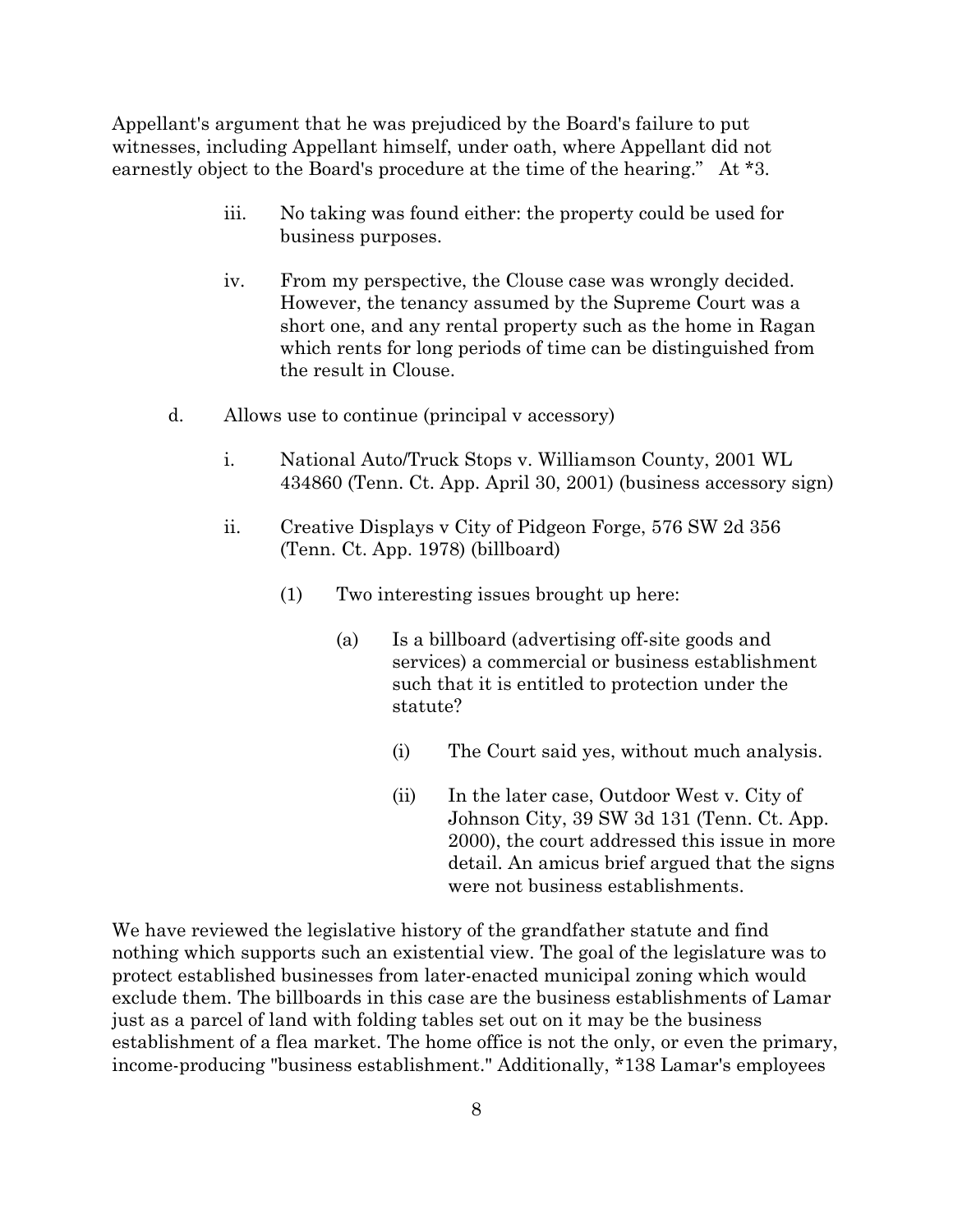are on site at the billboards from time to time working on and at the billboards. These employees are working in furtherance of Lamar's business at that site. [7] It is not for this Court to re-write the grandfather statute so as to exclude one type of business from its protection while affording the protection to others. It is an impermissible stretch for this Court to suppose that the legislature intended to protect business warehouses and other business buildings from later-enacted zoning while excluding business signs, as "[t]he most basic principle of statutory construction is to ascertain and give effect to the Legislative intent without unduly restricting or expanding a statute's coverage beyond its intended scope." See Worley v. Weigels, Inc., 919 S.W.2d 589, 593 (Tenn.1996). Each billboard is one of Lamar's places of business. While Scenic America's argument on the issue raised by the City of Johnson City is well made, it is unsupported by the law of this State and unpersuasive.

Outdoor West of Tennessee, Inc. v. City of Johnson City 39 S.W.3d 131, \*137 -138 (Tenn. Ct. App.,2000)

- (b) Is a lessee entitled to protection of the statute?
	- (i) The Court again said yes. Notice that the statute itself does not speak in terms of owners, lessees, and so forth, except in the nuisance proviso.
- e. Allows expansion
	- i. Outdoor West v. City of Johnson City, 39 SW 3d 131 (Tenn. Ct. App. June 26, 2000)
	- ii. But not over a property line: 421 Corp v Metro Government, 36 SW 3d 469 (Tenn. Ct. App. April 26, 2000)
- f. Allows rebuilding
	- i. Outdoor West v. City of Johnson City see above
- g. May not be amortized (generally)
	- i. National Auto/Truck Stops v. Williamson County, 2001 WL 434860 (Tenn. Ct. App. April 30, 2001) (business accessory sign)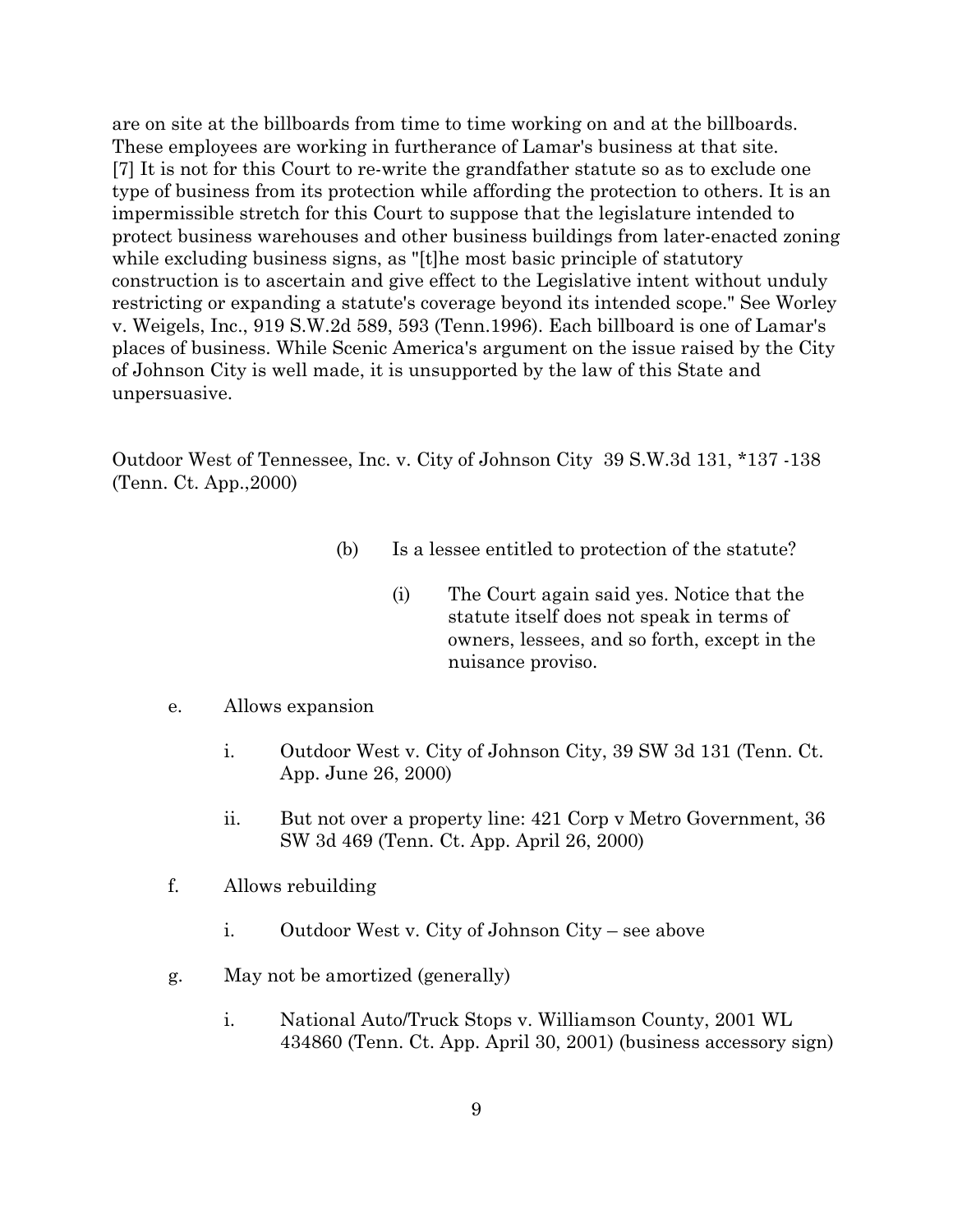- ii. Creative Displays v City of Pidgeon Forge, 576 SW 2d 356 (Tenn. Ct. App. 1978) (billboard)
- h. But still can't convert to another non-conforming use
- i. Non-Structural Activities in Required Yard
	- i. Open air sales clearly taking place before new zoning ordinance not protected.
		- (1) City of Gatlinburg v. Maples, 1989 WL 22727 (Tenn. Ct. App. 1989)
- 4. Abandonment vs. Discontinuation
	- a. The issue: must there be an intentional decision to quit the property? Or, can mere non-use remove the right to further use the nonconforming property?
	- b. Board of Mayor and Alderman of Town of Somerville v. Glover, 1989 WL 65634
		- i. Discontinuation clause (1 year) one factor to consider concerning intent
	- c. Boles v. City of Chattanooga, 892 SW 2d 416 (Tenn. Ct. App. 1994)
		- i. We believe that the term "discontinued" or words of similar import, as utilized in zoning ordinances with specific time limitations, should be construed to include an element of intent, combined with some act--or failure to act--indicative of abandonment. Landowners who have enjoyed a non-conforming use on their properties, often for many years, no doubt come to rely economically on those non-conforming uses. Moreover, discontinuances of non-conforming uses can occur for a wide variety of involuntary reasons, not all of which stem from alleged violations of the law and some of which may be laudable. To hold that a non-conforming use can be cut off automatically by time limits on discontinuance, regardless of the reason for that discontinuance, strikes us as intrinsically unfair. Such a holding also seems contrary to the underlying concern for private property rights expressed in Rives, 618 S.W.2d at 508. Accordingly, we hold that the term "discontinued" as found in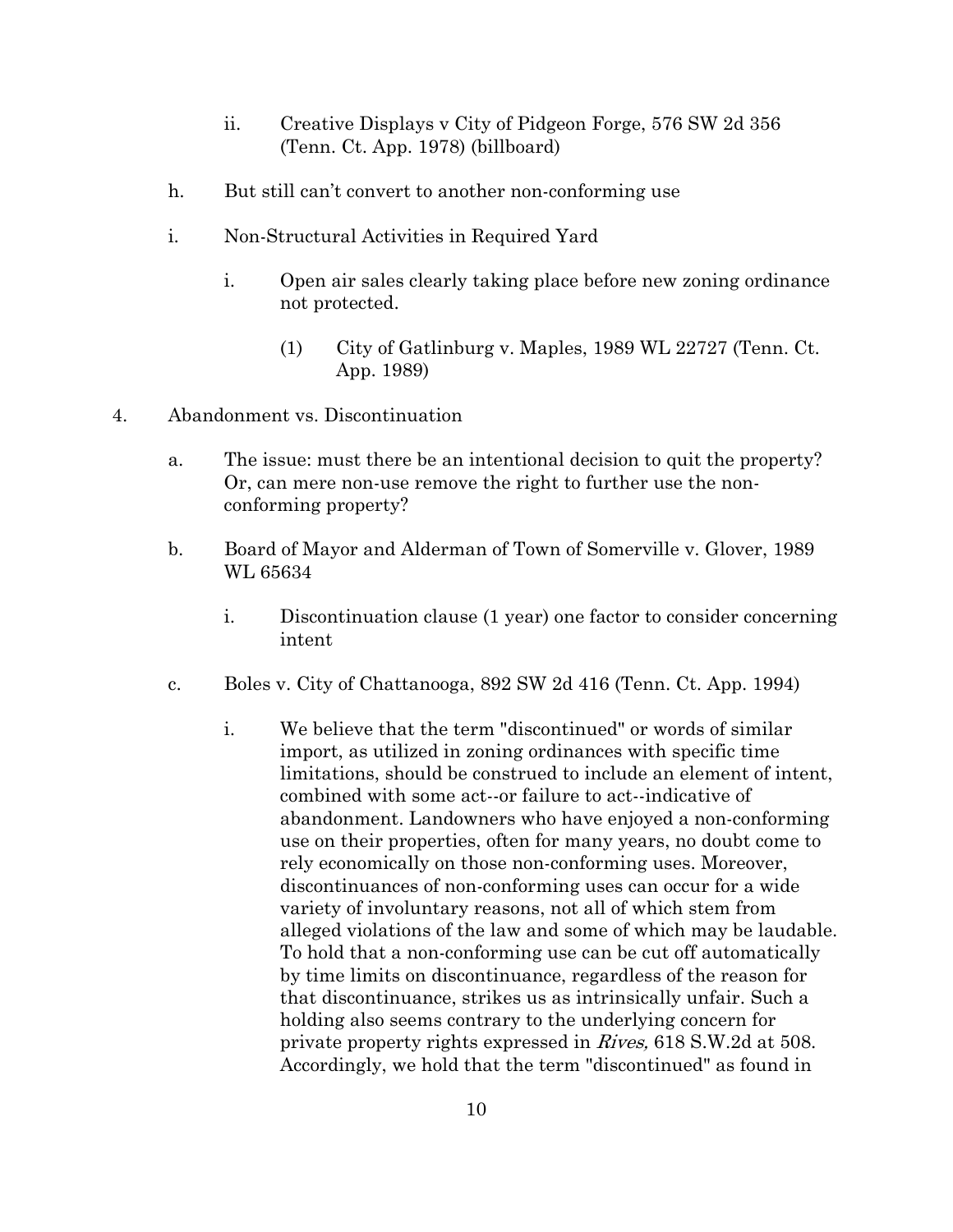Article VII, Section 100 of the Chattanooga Zoning Ordinance does not apply if the discontinuance of the non-conforming use is purely involuntary in nature.

Boles v. City of Chattanooga 892 S.W.2d 416, \*422 (Tenn. Ct. App.,1994) (citations omitted).

- d. Toles v. City of Dyersburg 39 S.W.3d 138, (Tenn.Ct.App.,2000)
	- i. We read *Boles* to support the proposition that "intent" is only important where some force outside the control of the property owner prevents the continued use of the land in a particular manner. Since no such force prevented the Plaintiffs from operating the Avalon Club as a tavern, their intent is not important and the Boles decision is thus distinguishable from the present case. Therefore, since the building was not being operated as a business at the time of the re-zoning, there is nothing to grandfather into the new zoning classification. Accordingly, the City was within its rights to deny the Plaintiffs' application . . .

Toles v. City of Dyersburg 39 S.W.3d 138, \*141 (Tenn. Ct. App. 2000)

- ii. But is that correct? Boles seems a little broader to me.
- 5. Amortization
	- a. There is nothing per se illegal about amortization of a non-conforming property. Rives v City of Clarksville, 618 SW 2d 502 (Tenn. Ct. App. April 23, 1981)
		- i. Property was first zoned in 1964, with a 5 year amortization clause.
		- ii. As a result, in 1969, the zoning life of the use was exhausted.
		- iii. The statute, Tenn. Code Ann. § 13-7-208, did not pass until 4 years later, in 1973.
		- iv. As a result, when the statute passed in 1973, the salvage yard was already illegal and the statute does not offer it any protection.